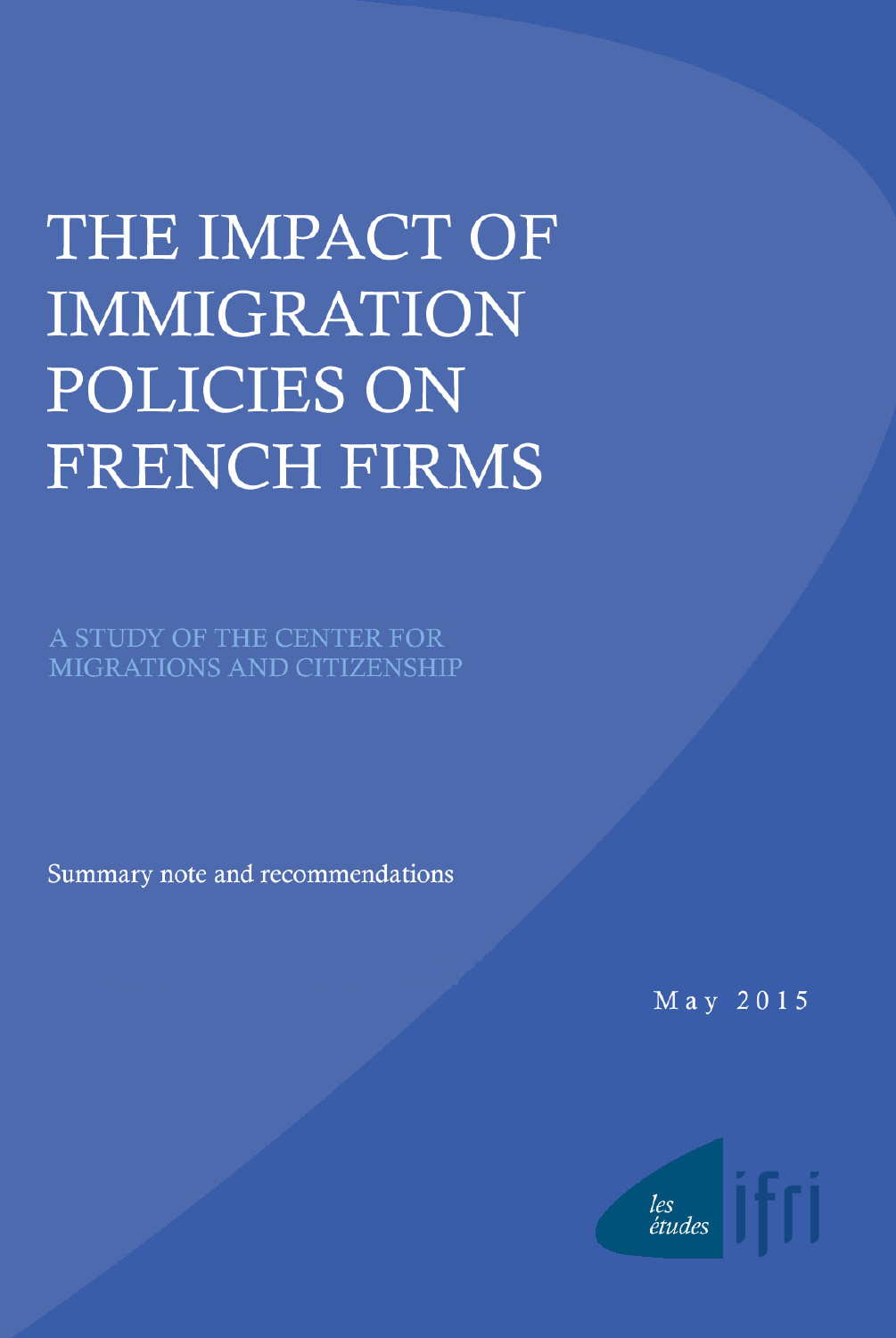The Institut français des relations internationales (Ifri) is France's main independent centre for research, information and debate on major international issues. Founded in 1979 by Thierry de Montbrial, Ifri is a non-governmental and non-profit organization (associations Act of 1901).

Ifri falls under no administrative supervision, publically sets its agenda and regularly publishes research papers.

Using an interdisciplinary approach, Ifri brings together political and economic decision-makers, researchers and internationally renowned experts to host its debates and research activities.

Along with Brussels offices (Ifri Bruxelles), Ifri stands out as one of the rare French think tank to position itself at the very heart of debate within Europe.

This text was written by Emma Broughton and Matthieu Tardis. It is based on the results of fieldwork carried out by Emma Broughton from September 2013 to December 2014 in four French firms. It sums up the research carried out as part of the « Employers and Migration » research programme of the Ifri, coordinated by Emma Broughton and Dorothée Prud'homme with the participation of Danièle Joly and under the direction of Christophe Bertossi, from 2011 to 2014.

> *The opinions expressed in this article are the authors' alone and do not reflect the official views of their institutions.*

> > © All rights reserved, Ifri, 2015

Ifri 27, rue de la Procession 75740 Paris Cedex 15 – FRANCE Tél. : +33 (0)1 40 61 60 00 Fax : +33 (0)1 40 61 60 60 Email : [accueil@ifri.org](mailto:accueil@ifri.org)

Ifri-Bruxelles Rue Marie-Thérèse, 21 1000 – Bruxelles – BELGIQUE Tél. : +32 (0)2 238 51 10 Fax : +32 (0)2 238 51 15 Email : [info.bruxelles@ifri.org](mailto:info.bruxelles@ifri.org)

Website: Ifri.org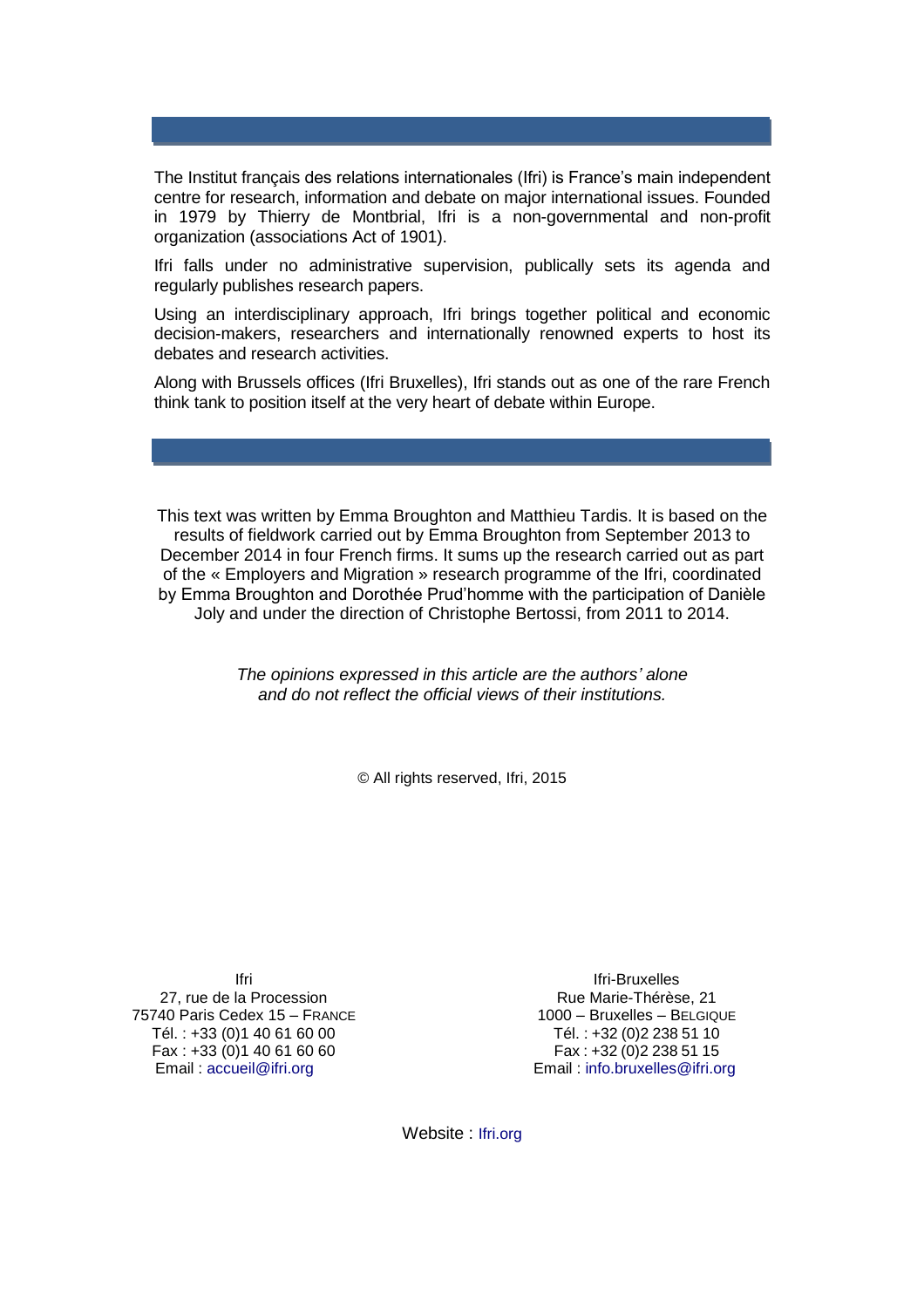# **Introduction**

-

Since the 1970's, French immigration policies have targeted migrant workers. The first action taken to control migration flows concerned this category of migrants: in 1974, amidst an acute economic crisis, all labour migration programmes were stopped in France. Thus were immigration and unemployment linked. At the beginning of the 2000's, political orientations began to change. The notion of selective immigration ("immigration choisie") was coined to describe a policy geared towards attracting migrants as a way of responding to labour market needs. This expression fell into disuse after the presidential election of 2012, but the objective of an immigration policy concerned with the "attractiveness of our country", along with the "fight against illegal immigration<sup>1</sup>", was retained.

While this policy aims to respond to the needs of economic actors, in the context of a globalised and competitive economy, French firms have been only marginally involved and consulted in its definition and implementation. Likewise, the consequences that immigration policies could have on firms have not been considered. How does the recruitment of foreign workers take place in French firms? What impact do immigration policies, i.e. the rules determining the conditions of entry and stay of foreigners in France, have on HR and recruitment processes in firms? On their economic objectives?

The Center for Migrations and Citizenship of the French institute for international relations (Ifri) initiated a research programmes on these issues in 2011. The research carried out so far suggests the following conclusions:

- Administrative procedures to recruit a foreign worker are not adapted to the way firms function. They obstruct recruitment processes at all stages.
- Administrative and business logics clash when it comes to the reception of foreign workers.
- Firms play a central role in the socio-economic integration of foreign workers.

<sup>1.</sup> Speech given by Manuel Valls during the senatorial debate on the immigration of foreign students and workers  $(24<sup>th</sup>$  of April 2013). foreign students and workers (24<sup>th</sup> of April 2013). [<www.senat.fr/cra/s20130424/s20130424\\_9.html>](http://www.senat.fr/cra/s20130424/s20130424_9.html).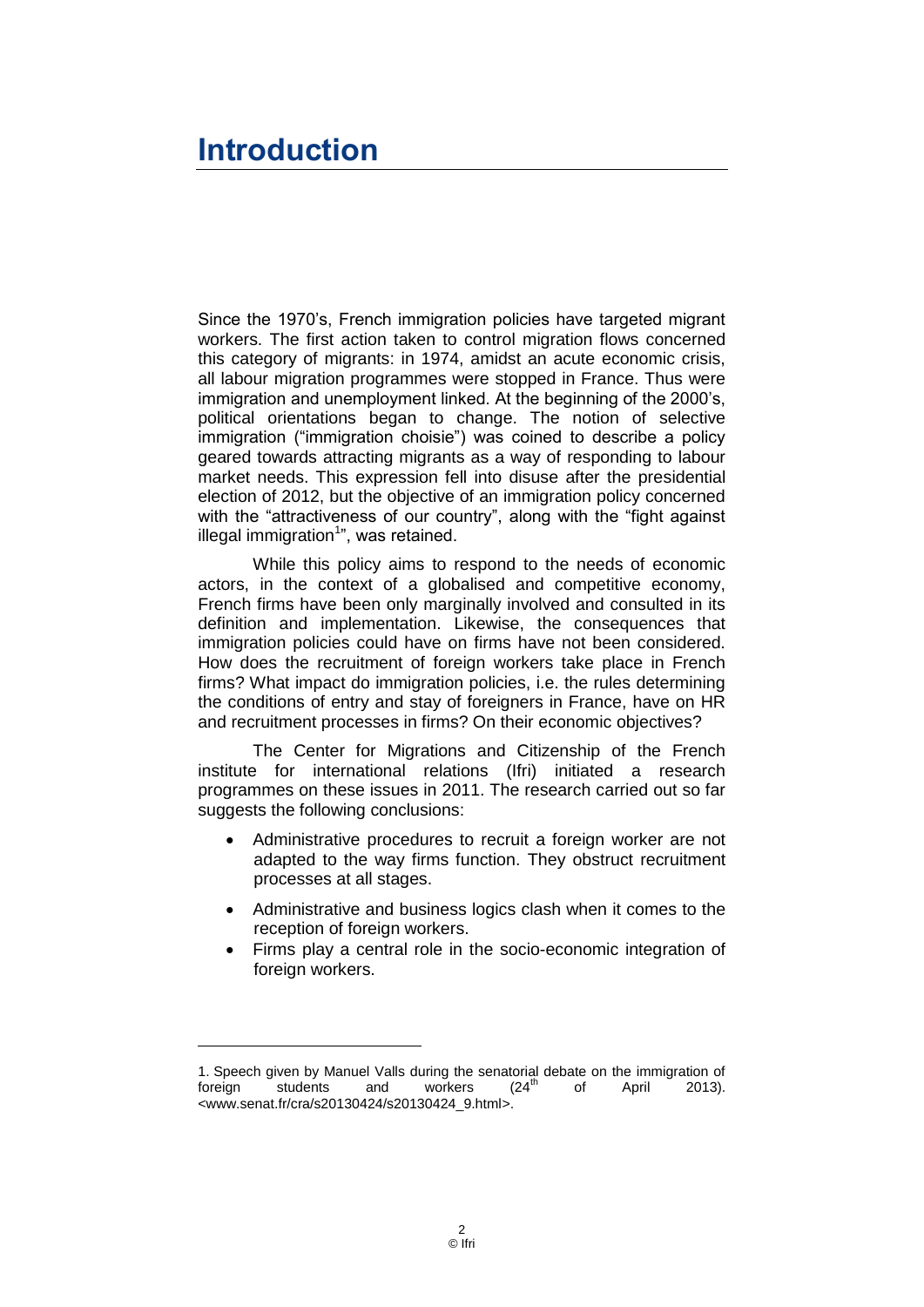

### *The Inadaptability of Administrative Procedures*

A recruitment process is a response to an economic need: replacement of an employee, development of a specific market, general increase in the workforce, etc. Having the right skills at the right moment can make all the difference in a competitive economic environment.

In certain sectors of the economy, and for certain companies, recruitment needs can concern a specific nationality, in the case of a project with a foreign partner requiring specific language skills, for example, or simply when the most competent candidate is a foreigner. In practise, this type of recruitment is more complex than the recruitment of a French candidate or of a foreign candidate with a work permit.

- Administrative procedures are complex for individuals who are not familiar with immigration law and information on these procedures is difficult to access.
- These procedures are time consuming, first because they require extra actions from those employees in charge of the recruitment process (information collection, verification of identity documents, creation of a candidate file etc.) Second, the processing time of the candidate file by administrative authorities takes a minimum of two months, with some extreme cases lasting years, when only a few weeks are needed for a French worker or a foreign worker with a work permit. The duration of the processing time cannot be known in advance.
- The outcome of a recruitment procedure, when it concerns a foreign worker, cannot be anticipated: the decision to authorise such recruitment rests with officers in the different prefectures and, to a lesser extent, Direccte (Regional Directorate for Companies, Competition, Consumption, Work and Employment). The recruiters that were interviewed during our research argue such decisions vary widely and are not based on any objective criteria.
- The administrative situation of a foreign worker can create problems in the company even after he or she has been recruited. Foreign workers are required to renew their residence permit regularly (once a year in most cases). This forces them to frequently take days off work to go to the prefecture. In some cases, when the renewal of a residence permit is postponed or refused by the French administration, the company has to interrupt the employee's work contract.

All these difficulties are aggravated by the fact that they cannot be anticipated and streamlined in the companies' internal procedures, which would reduce their negative impacts. The rules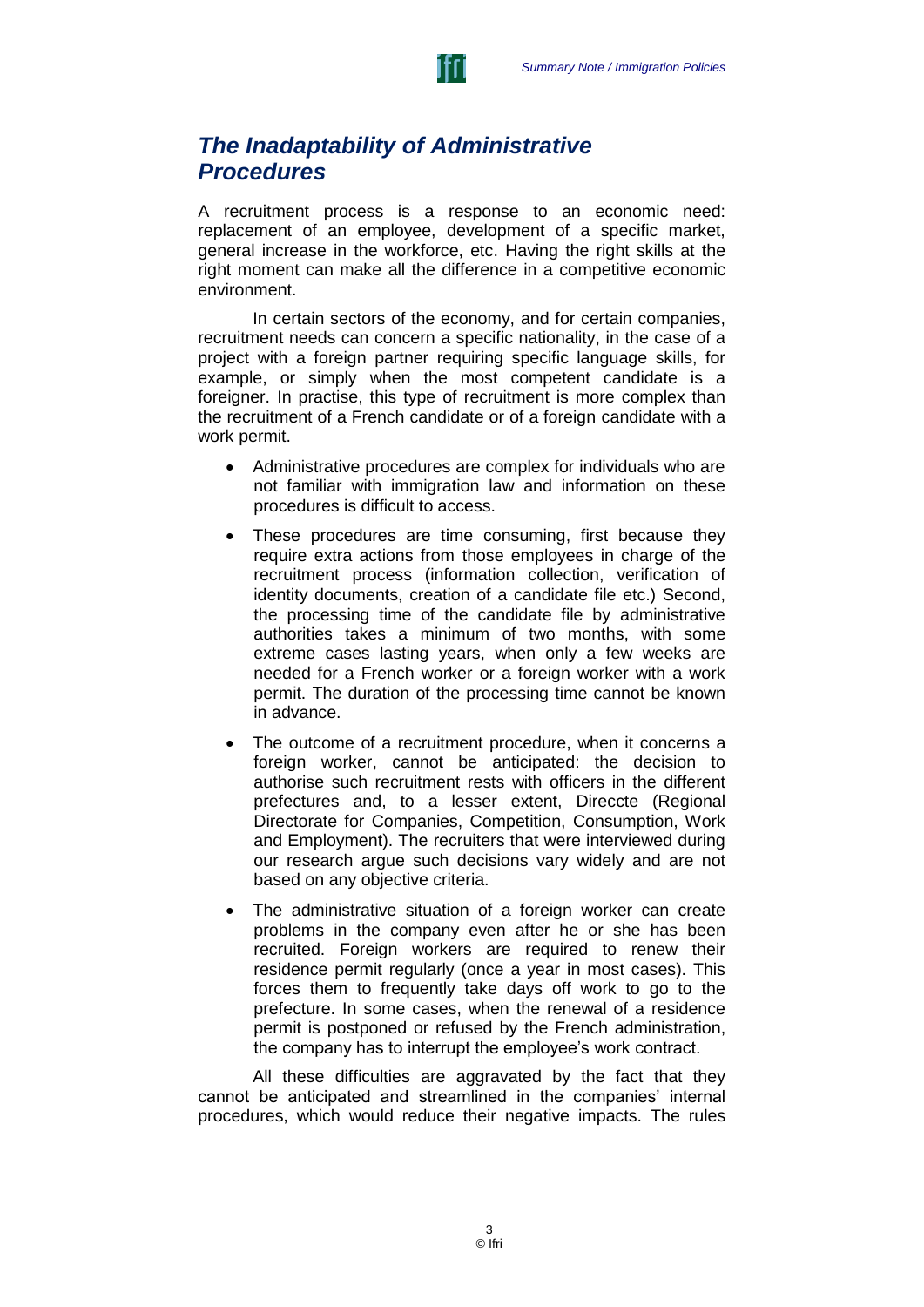

framing the entry and stay of foreign workers change frequently and a number of parameters cannot be foreseen, such as processing time and outcome of the procedure.

In this context, the recruitment objectives of companies cannot be attained or, when they are, only suboptimally, when foreign workers are concerned. Teams are not always in a position to recruit the needed skills within an adequate time frame. The "recruiters" that were interviewed all underline the negative impact of an inefficient recruitment process on the economic performance of a company. These procedural difficulties therefore affect the development potential of companies.

### *Administrative vs. Business Logics*

Beyond the operational aspect of recruitment processes, immigration policies can have an impact on the ability of "recruiters" to do their jobs as they think they should be done.

A majority of employees, when talking about the recruitment process, maintain its social dimension as being on par with its economic dimension: recruitment is about responding to the company's economic needs, but it is also about putting an individual to work in a country suffering from massive unemployment. This is particularly relevant if the individual has specific difficulties entering the labour market. Moreover, recruitment must be free of discrimination.

 However, where foreign workers are concerned, the social role of "recruiters" is often impeded. Recruitment processes can be stopped at any time by administrative authorities. Furthermore, "recruiters" feel that certain aspects of the recruitment process for foreign workers are discriminatory, such as the obligation of justifying, as part of the candidate file submitted to the prefecture, why a foreign worker is preferred to a French worker/foreign worker with a work permit.

"Recruiters" also have to control the administrative status of their foreign workers. To prevent any accusations of concealed employment, a "recruiter" has to check that a foreign worker has all the necessary permits to reside and work in France. Criminal sanctions apply when these obligations are not complied with.

 According to interviewed "recruiters", these actions are outside of their role, which they define as the identification and capture of skills, as well as offering work and social inclusion to people through employment. Checking the residence permit of a candidate or an employee can lead to the discovery of an irregularity in the candidate's administrative status, which can in turn cause this candidate to lose his employment and, in certain cases, be deported from France.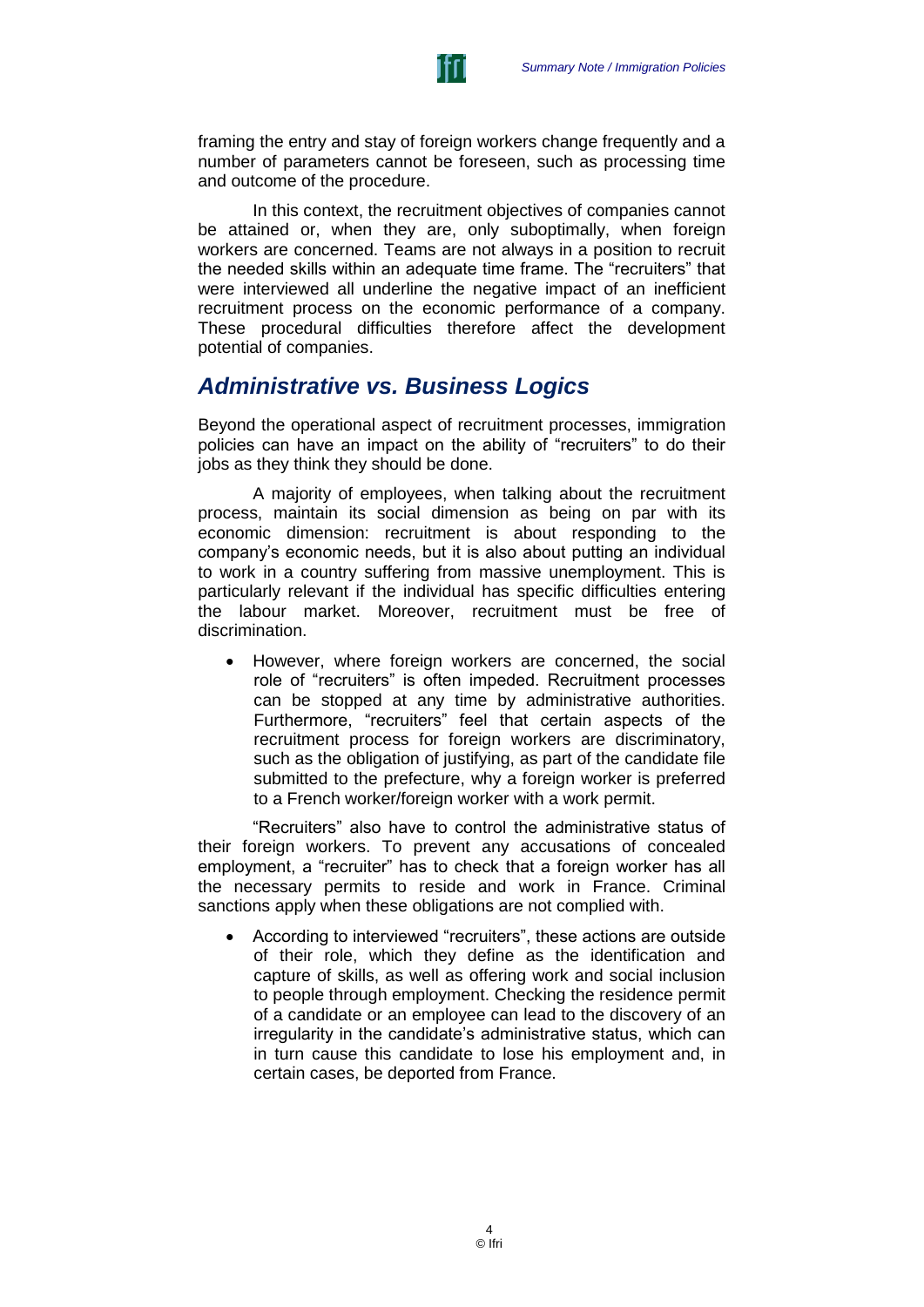

 These new responsibilities can affect the employer/employee relationship typically based on exchange and trust rather than control. The "recruiter" can feel ill at ease when he or she has to control the identity documents of a candidate or an employee, and a foreign worker can lose confidence in his employers/future employers when scrutinised.

The obligations "recruiters" have to abide by when recruiting a foreign worker can clash with what they themselves consider as their role, their responsibilities and the nature of their relationship with candidates/employees. More broadly, these tensions illustrate the difference in the way in which companies and administrations perceive foreign workers: as a talent to attract and nurture on the one hand, versus an individual whose trajectory in France must be controlled on the other.

The administrative and legislative specificities pertaining to the recruitment of a foreign worker therefore have an impact on all the dimensions of the recruitment process in all firms. These specificities prevent "recruiters" from making optimal recruitment choices, which in turn affects their ability to achieve their economic objectives. They also have an impact, more broadly, on the ability of "recruiters" to do their job as they feel they should be doing it. Immigration policies are based on a perception of the foreign worker as a potential threat, in social, economic or criminal terms, whose trajectory in France must be controlled. This approach clashes with the way "recruiters" perceive their role within a company: being the identification and capture of needed skills and the employment of individuals, regardless of nationality.

## *Are Companies Agents in the Implementation of French Immigration Policy?*

If companies inherit a number of control responsibilities from administrative authorities, they also play a key role in supporting foreign workers in their socio-economic integration.

- Foreign workers differ from other employees in that their professional trajectory tends to be more erratic, due in part to the administrative procedures they have to follow. "Recruiters" attempt to reduce such difficulties by accompanying their employees in their social integration. Having a job is a gateway for foreign workers, who, once employed, have access to social security, affordable housing schemes, training and a professional network.
- From an administrative point of view, "recruiters" accompany their employees through the formalities of obtaining the necessary permits: the firm lawyer can help a foreign worker with the completion of his application file and can accompany him during his appointments at the prefecture; private corporate contacts can be asked for help when an application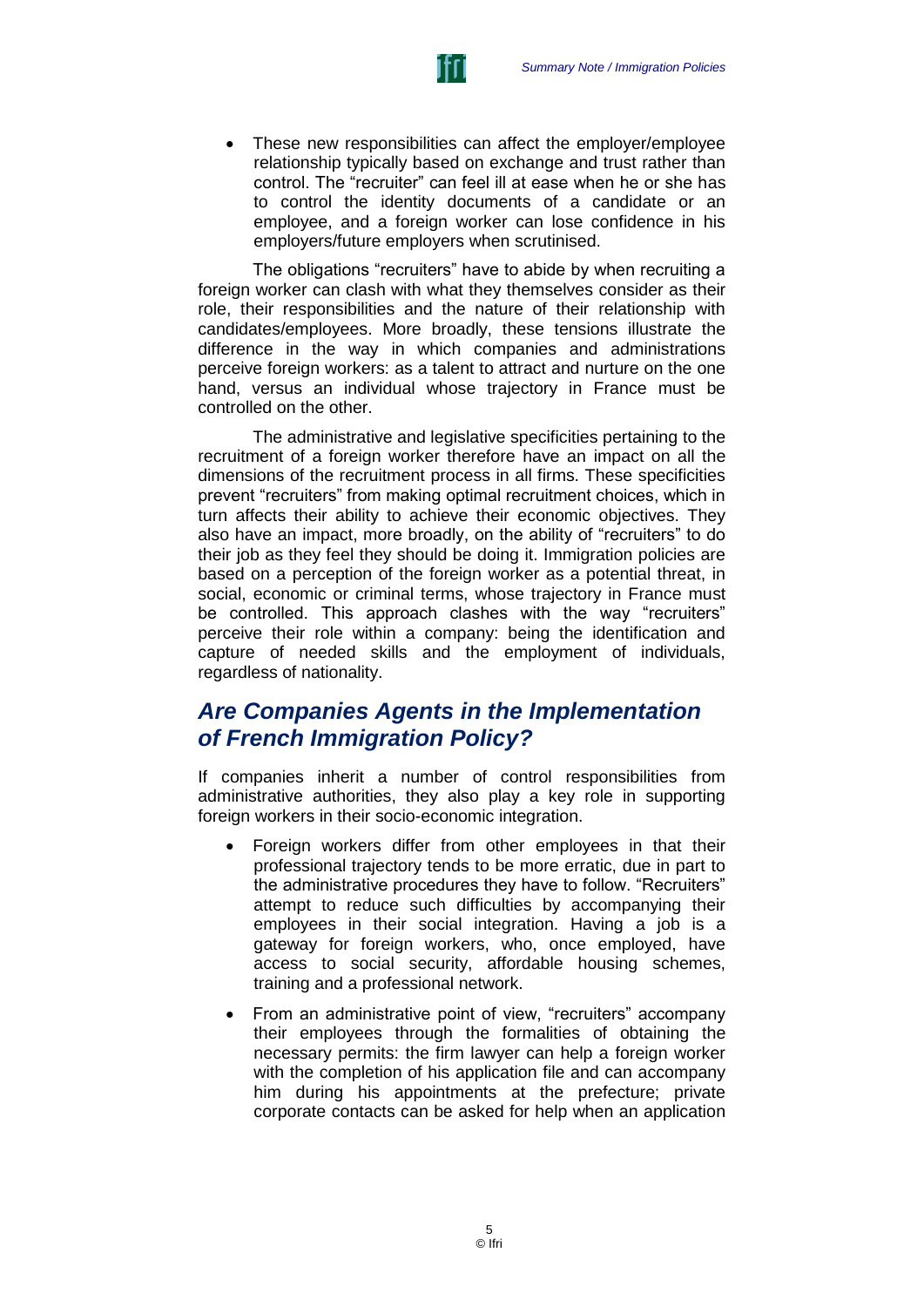

procedure is not successful; and, in some cases, employers will sponsor undocumented workers in their application for residence and/or work permits.

Such actions are perceived by "recruiters" as integral parts of the employer/employee relationship. The degree to which "recruiters" will perform these duties varies according to the different companies studied, but in all of them the recruited worker is perceived as part of a team. As such, the company will support him throughout these procedures.

The study of the interaction of immigration policies with recruitment processes in French firms raises the question of the place and role these companies hold within the immigration policy framework. The role played by companies in the control of foreign populations – from an administrative and police point of view – is clear, as well as the central role played by companies in the socioeconomic integration of these workers. These two lines of action form the backbone of French immigration policy since the beginning of the 2000's. Companies thus appear to be full-fledged agents in the implementation of migration policies, even though this role is not recognised by the State.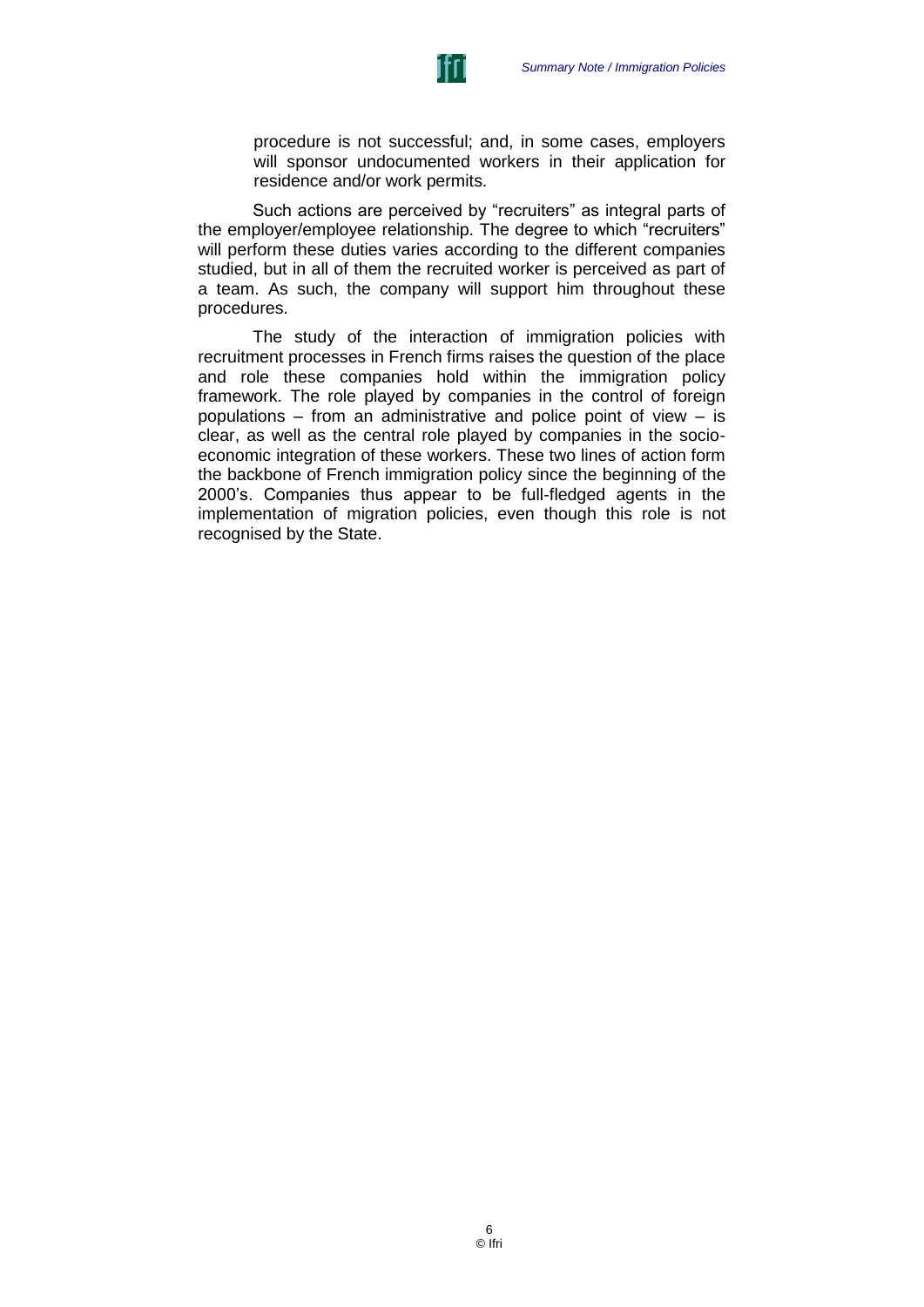# **Recommendations**

The research carried out as part of the program of the Center for Migrations and Citizenship at Ifri highlighted the impact of immigration policies on the recruitment of foreigners in French firms. Despite an objective of "chosen immigration", policies have not enabled companies to achieve their recruitment objectives. The administrative constraints associated with the control of migration flows clash with the business logic in companies and are, in most cases, ill-fitted to their functioning. These measures appear to have been adopted with no consideration for the context within which companies operate. In this sense, the policies as they have been formulated and implemented prevent French society from reaping all the positive effects of immigration. Recruitment procedures could easily be improved however, by offering companies channels to express themselves on these issues – that is, by giving companies a role that corresponds to their inputs and involvement.

The objective of the bill, presented to the Council of Ministers in July 2014, on the rights of foreigners in France, is to make more visible the mechanisms put in place to attract skilled foreigners and simplify procedures, through two main initiatives: the "passeport talents" and a multi-annual residence permit. The debates that will be held in 2015 on these issues are an opportunity to make the voices of companies heard.

# *Adapting Policies on the Recruitment of Foreign Workers to Recruitment Procedures in Companies*

#### **Improve Access to Clear Information for Companies**

One of the main problems encountered by "recruiters" when planning the recruitment of a foreign worker is the lack of clear information on administrative procedures. This information is hard to access and hard to understand.

 The different ministries concerned by this issue, primarily Home Affairs and Labour, should ensure that all information concerning the recruitment and employment of foreign workers be accessible to companies. The Ministry of Home Affairs and the French office of Immigration and Integration (Ofii) have created a number of information tools, including a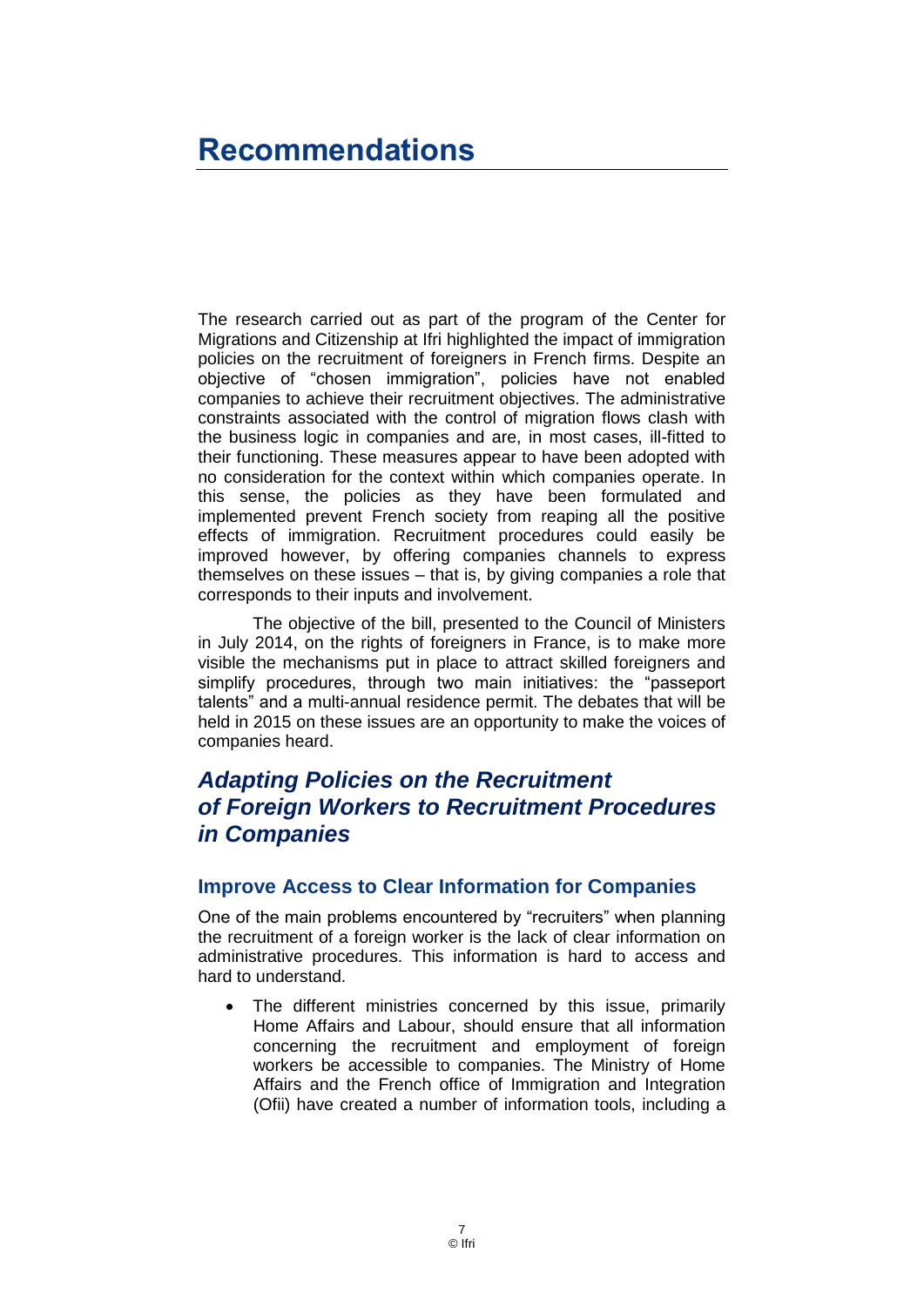

website dedicated to labour migration<sup>2</sup>, but these tools are often unknown by companies, and the information they provide does not respond to the needs of employers on the ground. Such tools should be complemented by the publication and dissemination of how-to guides adapted to the diversity of recruitment cases, as well as the designation, within each regional office of the Direccte, of a reference point for companies on the issue of the recruitment.

 Companies are not all concerned to the same extent with the recruitment of foreign workers. Furthermore, some firms do not have the capacity to adapt available information to their specific situation, to organise feedback and subsequently to change recruitment procedures. Employer organisations could play a key complementary role in this context, collecting and compiling the practical experiences of different companies and offering them targeted information and tools in return.

#### **Simplified and Predictable Procedures**

The amount of time spent on administrative procedures by "recruiters" and foreign workers hinders economic activity in French companies. Such procedures are also highly unpredictable, which has a negative impact on the organisation of the teams in which recruitment takes place and, in certain cases, on the organisation of the company as a whole. If certain aspects of the processing of candidate files by administrative authorities cannot be sped up, or changed, surely improvements can be made.

- The Ministry of Home Affairs must specify, in a public and easily accessible text, the criteria used by administrative authorities to accept or reject a candidate file, and clarify what procedures must be followed to obtain a residence permit issued for employment purposes. The Ministry must also ensure these criteria are applied faithfully and homogeneously throughout the French territory by limiting the leeway and interpretive power of prefectoral authorities.
- The simplification of procedures to obtain a work permit must be a prime objective of the Ministry of Home Affairs, particularly in those business sectors that are highly dependent on foreign labour. For these sectors, the computerised management of application files could be favoured, which would simplify and speed up the process within firms through the digitalisation of the candidate file, and would free the worker from frequent trips to the prefecture. Procedures could also be less cumbersome in the case of renewal of residence permits for employment purposes, to

-

<sup>2.</sup> See [<www.immigration-professionnelle.gouv.fr/>](http://www.immigration-professionnelle.gouv.fr/).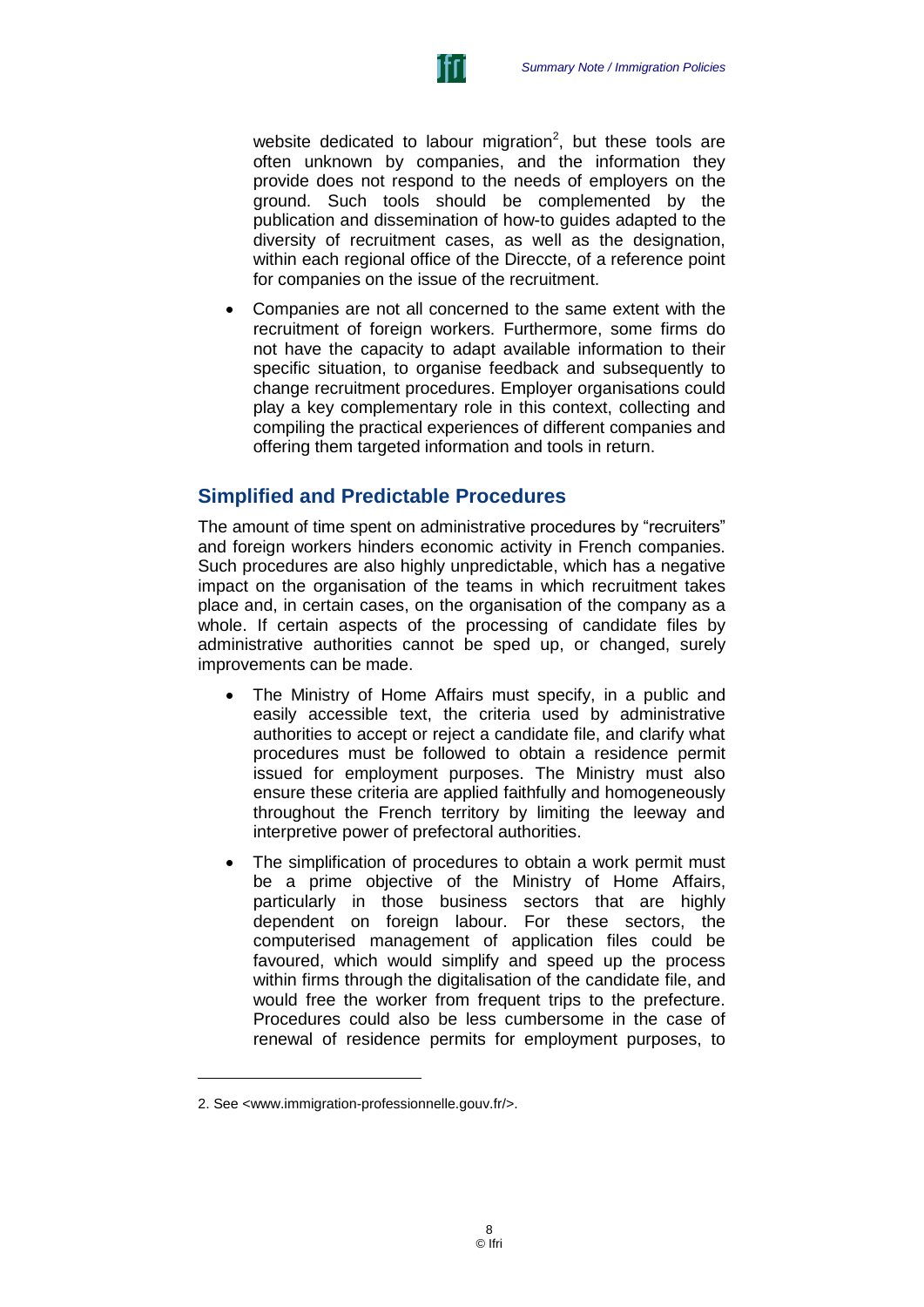

avoid breaks in the professional activity of foreign workers. The creation and implementation of a multi-annual residence permit will be a first important step towards simplification for companies, workers and administrative authorities.

 To avoid obstacles in the processing of application files, or to accelerate processing time for urgent cases, mediation mechanisms could be implemented within each prefecture. These would enable companies to respond to any question prefectoral agents might have on a specific case or to ask for the speedy processing of an application for a worker responding to an urgent business need.

## *Towards a Greater Involvement of Companies in the Definition of Immigration Policy*

#### **Make Firms Participate in the Evaluation of Labour Market Needs at the Local Level**

Since the early 2000's, one of the main objectives of French immigration policy has been to match migration flows with the country's economic needs. The evaluation of these needs is currently undertaken by the Ministry of Home Affairs, through the publication of a list of economic sectors and positions experiencing recruitment shortages, and, to a lesser extent, by the Direccte who give an opinion on specific application files based, amongst other factors, on the employment situation. However, labour market needs change very rapidly and the categories used by administrative actors are often very far removed from the much finer and diverse categories used by economic actors on the ground.

 The evaluation of shortages within a labour market should be based on the recruitment needs expressed by companies, who are closest to the situation on the ground. "Recruiters" could be spared the obligation of justifying the recruitment of a foreign worker rather than a French worker/foreign worker with a work permit. Administrative authorities could focus rather on the verification of the legality of the recruitment process and on working conditions, to avoid concealed employment.

#### **The Participation of Companies in Public Debates on Immigration Policy**

Changing the way immigration is presented in public debates, by making positive representations more visible for example, could make immigration policy and the issue of labour immigration less sensitive in public debates, which in turn could encourage companies to voice their opinions on these issues as well as their economic needs. The organisation of an annual debate on immigration was one of candidate François Hollande's propositions in the run-up to the 2012